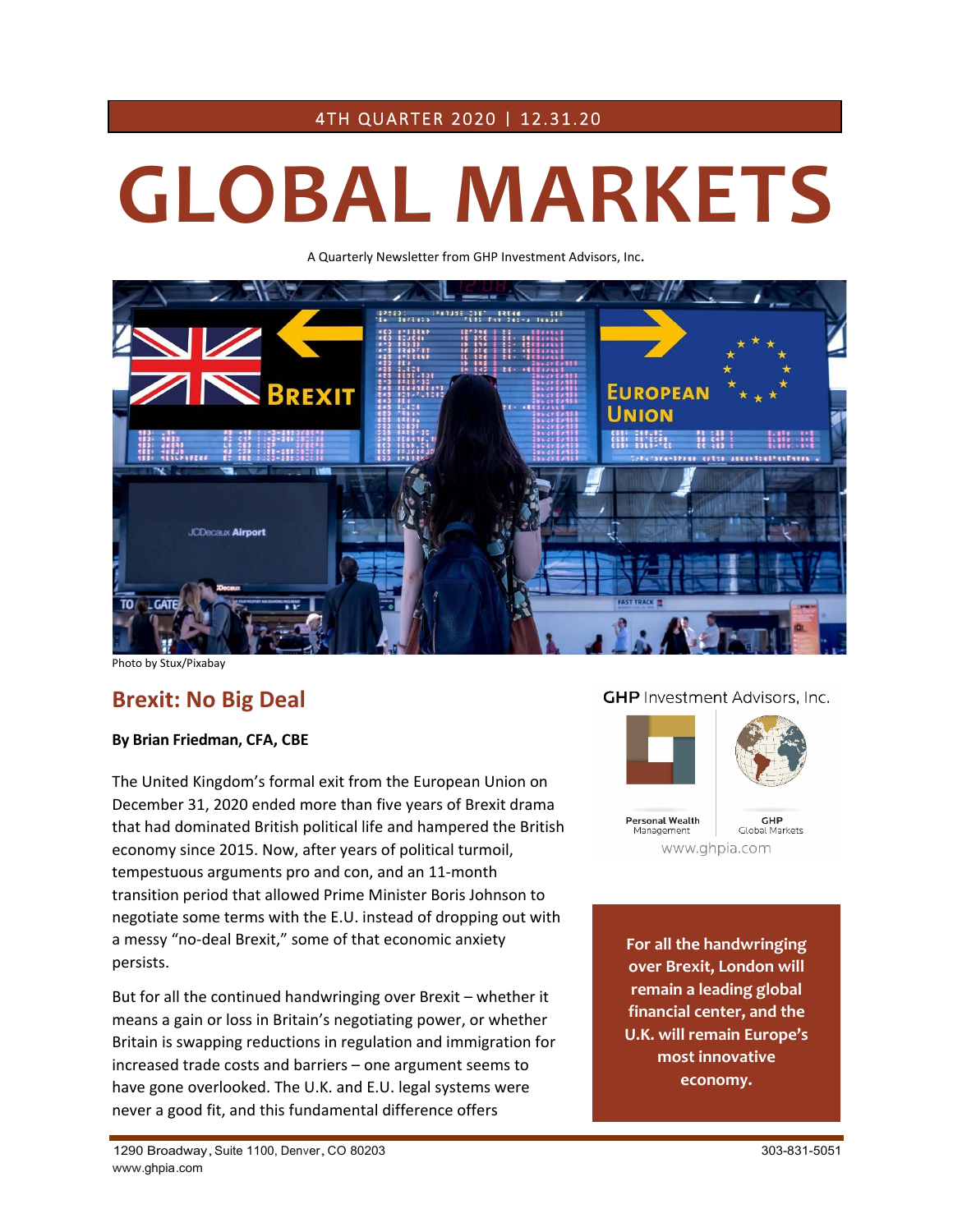reassurance that London will remain a leading global financial center, and the U.K. will remain Europe's most innovative economy.

# **An Uneasy Partnership**



GHP<br>Clobal Mark www.ahpia.com

Personal Wealth<br>Management

Brexit consternation and uncertainty weighed heavily on the British economy over the past five years. GDP growth in the U.K. decelerated from 2.6% in 2014 to 1.4% by 2019. According to Balance of Payments data, almost \$900 billion in financial capital flowed out of the United Kingdom since 2014. Prior to David Cameron's reelection in 2015 – when he launched the Brexit furor with his pledge to hold a referendum on whether Britain should leave the European Union – the British pound traded at 1.55 to the dollar. It dropped to a low of 1.21 in mid‐2019 before rebounding to 1.35 at present. The FTSE 100 stock index returned a meager 1.5% per year in dollar terms over the past five years, while the S&P 500 Index delivered 12.5%.

Nonetheless, Brexit uncertainty will likely fade in the coming years, as the underlying strengths of the British economy will once again reassert themselves.

As we noted in [our 2Q 2016 Global Markets letter,](https://ghpia.com/wp-content/uploads/2018/04/2016Q2-Brexit.pdf) the British economy and financial system are fundamentally different from the remainder of the European Union.

*"Differences between the British financial system and the financial systems of other E.U. countries are rooted in their very different approaches to the law. Of the 28 member countries in the European Union, only the U.K. and Ireland are Common Law countries. The remaining 26 countries share a Civil*  Law heritage. The Common Law approach is to generally allow any contractual relationship that is not *expressly prohibited in law. Civil Law tends to take the opposite approach whereby contractual relationships are considered illegal unless authorized by code or statute. As a result, financial innovation is rare in countries governed by a Civil Law system whereas the greater contractual freedom in a Common Law system can be highly conducive to alternative financial institutions and products."*

Since the United States inherited its Common Law framework from Britain, Americans seldom appreciate just how rare and precious our legal system is in the world. Only nine developed economies have a Common Law system: the United States (except Civil Law Louisiana), the United Kingdom (except Civil Law Scotland), Canada (except Civil Law Quebec), Australia, New Zealand, Hong Kong, Singapore, Ireland, and Israel. A little less than 500 million people live in these countries, with the U.S. and Britain accounting for 80% of the total.

## **British Common Law Is More Flexible than European Civil Law**

Due to its greater contractual freedom and flexibility, the Common Law framework is more conducive to financial innovation and development than the Civil Law system. Civil Law economies tend to rely on commercial banks, with a diminished role for alternative financial institutions and securities markets. Common Law countries like the United Kingdom and the United States support highly variegated financial ecosystems with a rich mix of traditional banks, alternative financial institutions, investment funds, and capital markets. This is why the overwhelming majority of financial activity will not leave London for continental Europe after Brexit.

A wider variety of financial institutions and markets facilitates a wider variety of business enterprises with the potential to raise significant capital and thereby achieve maximum efficient scale. Traditional